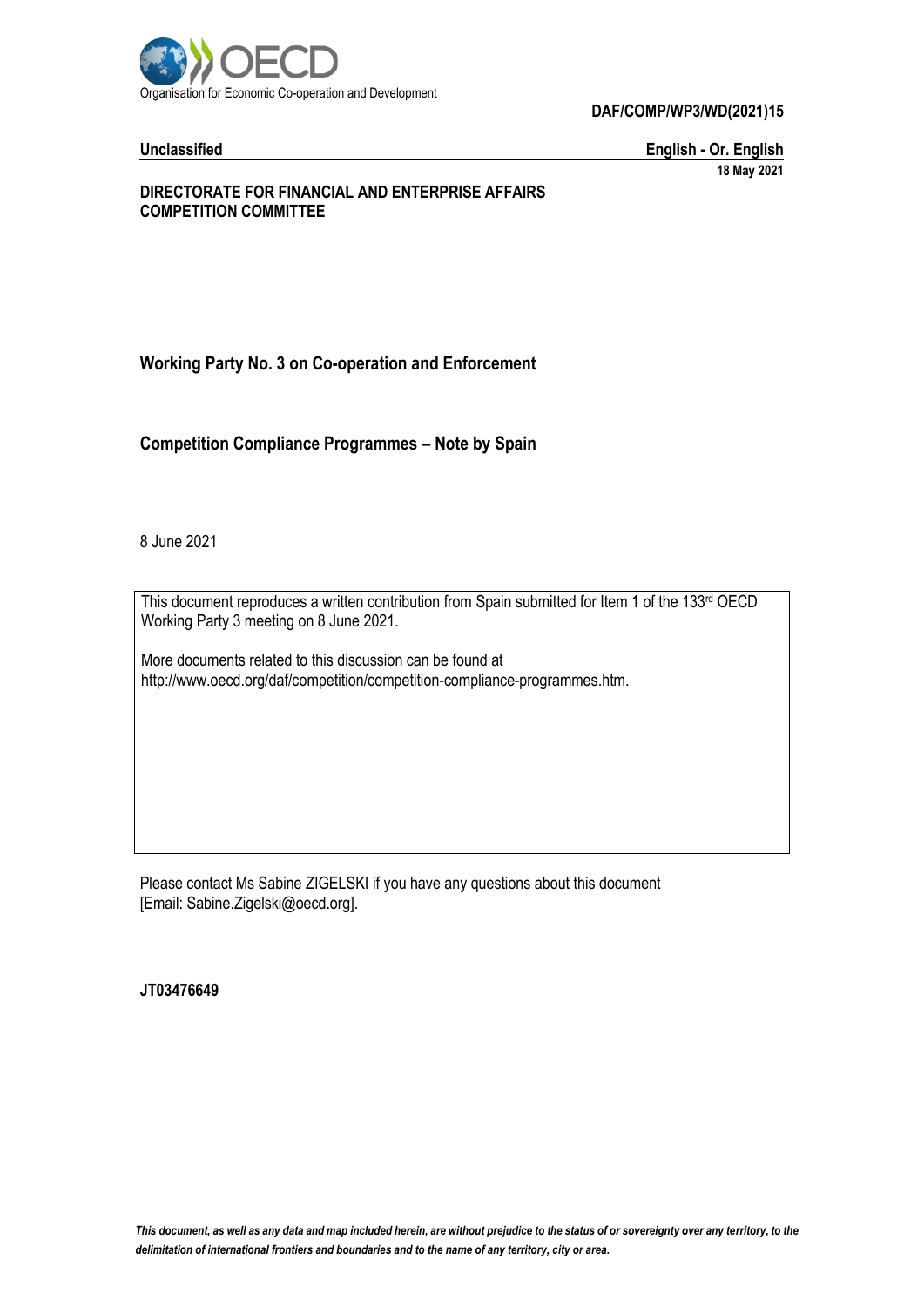# *Spain*

1. This contribution by the Spain's National Commission for Markets and Competition<sup>1</sup> (CNMC) addresses the subject of the roundtable on the "Competition Compliance Programmes", to be held in the June 2021 meeting of the Working Party No.3 (WP3).

2. It is structured as follows. The first section deals with the relation between competition enforcement and compliance, assessing the role of compliance programmes and policies. The second section addresses the role of advocacy in promoting a culture of competition and compliance. The third section concludes with the main takeaways.

# **1. Compliance programmes and competition enforcement**

# **1.1. The CNMC Compliance Guide**

#### *1.1.1. Introduction: the path to the 2020 Compliance Guidelines*

3. The Spanish Competition Authority (Comisión Nacional de los Mercados y la Competencia – hereinafter CNMC) issued its [Compliance Guidelines](https://www.cnmc.es/sites/default/files/editor_contenidos/Competencia/Normativas_guias/202006_Guia_Compliance_FINAL_eng.pdf) in June 2020, with the aim of promoting the observance of competition rules by economic agents as a tool to strengthen its own enforcement activity.

4. This is the first document designed by the CNMC concerning specifically compliance programmes (hereinafter CPs) related to the competition law infringements. Some analysis and references had been included in previous decisions, but there wasn't a methodological document with all the relevant criteria. Also, although initially CPs were used primarily in the sphere of criminal law<sup>2</sup>, more and more companies started to recognise the value of Compliance Programmes to ensure compliance in areas other than criminal matters, particularly in the sphere of administrative infringements, including antitrust wrongs. Likewise, since 2016 the CNMC had been exploring into these matters through the well-known "Compliance Spaces", which consisted on periodical open house debates hosted by the CNMC on a wide set of compliance-related issues. Last, but not least, since 2018, following a legal amendment, companies may start facing debarments following antitrust infringements and these could be eluded with "self-cleaning" measures, as the ones included typically in a CP.

5. Indeed, a major drive behind compliance policies within the CNMC arose from the possible imposition of debarment measures in public tenders following serious infringements of competition law after the entry into force of [article 71.1.b\)](https://www.boe.es/buscar/act.php?id=BOE-A-2017-12902&p=20210423&tn=1#a7-3) of the Public Procurement Act (Ley 9/2017 de Contratos del Sector Público or LCSP); and, the possibility to avoid such debarment following the self-cleaning measures envisaged in [article 72 paragraph 5 of LCSP.](https://www.boe.es/buscar/act.php?id=BOE-A-2017-12902&p=20210423&tn=1#a7-4) This article states that if "*the person involved in the cause* 

<sup>&</sup>lt;sup>1</sup> This contribution has been prepared by the staff of the CNMC and shall not be regarded as the official position of the CNMC unless it refers to CNMC approved documents.

<sup>&</sup>lt;sup>2</sup> [Article 31 bis](https://www.boe.es/buscar/act.php?id=BOE-A-1995-25444&p=20201217&tn=1#a31bis) of the Spanish Criminal Code (reformed in 2015) expressly recognizes an exemption of liability for legal persons if, among other conditions, "*the management body has effectively adopted and implemented, prior to the commission of the offense, organization and management models that include the appropriate monitoring and control measures to prevent crimes of the same nature or to significantly reduce the risk of its commission"* (paragraph 4).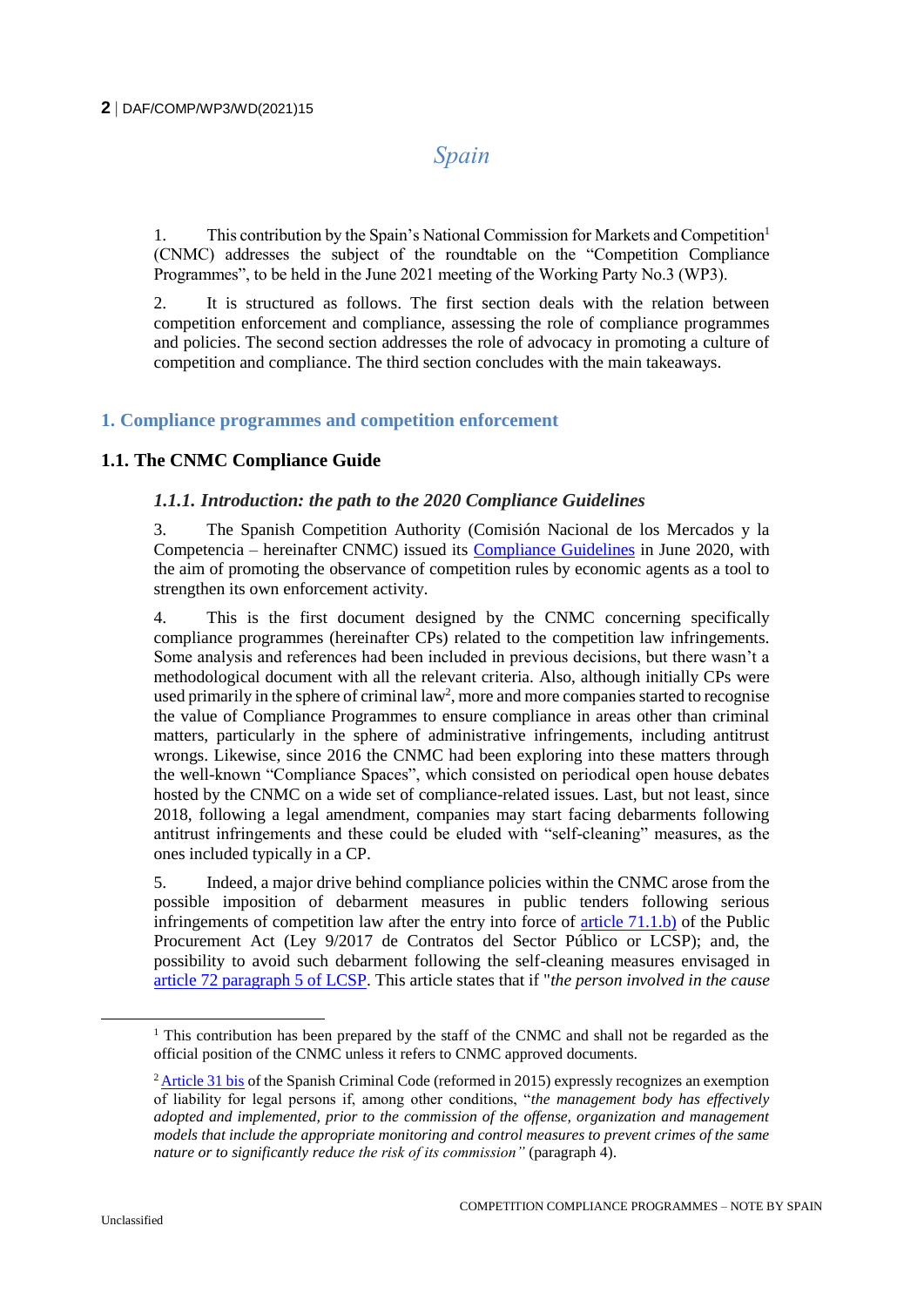*of prohibition accredits the payment or commitment to pay the fines and indemnities established by a judgment or administrative decision from which the cause of prohibition to contract is derived, provided that the aforementioned persons have been declared responsible for the payment thereof in the aforementioned judgment or decision, and the adoption of appropriate technical, organizational and personnel measures to avoid the commission of future administrative infringements, among which will be included the application of the leniency program in matters of distortion of competition*".

6. The first case in which the CNMC stated this debarment provision was in Decision of 14<sup>th</sup> March 2019 (Case S/DC/0598/16 *Electrificación y Electromecánica Ferroviarias*)<sup>3</sup>.

7. Taking all this background into account, in May 2019, the CNMC set up an internal multidisciplinary working group, led by the Competition Directorate to research, discuss and design some guidance regarding the "effectiveness" of the increasing number of CPs. The first draft was exposed in February 2020 to public consultation. Following the wide participation of relevant stakeholders (trade associations, corporations, antitrust and compliance experts, legal firms and regional competition authorities), the final text was published in June 2020.

# *1.1.2. CNMC experience with regard to Compliance Programmes prior to the 2020 Compliance Guidelines*

8. Despite the fact that its Compliance Guidelines were only published in June 2020, some previous decisions considered the measures included in certain CPs as mitigating circumstances.

9. The legal basis for the consideration of the existence of a CP to modulate the amount of the fine to be imposed was [article 64 paragraph 3](https://www.boe.es/buscar/act.php?id=BOE-A-2007-12946&p=20210428&tn=1#a64) of the Spanish Competition Act (Ley 15/2007, de Defensa de la Competencia, hereinafter, LDC):

*"To set the amount of the penalty, the following mitigating circumstances, among others, shall be taken into account:*

*a) The performance of actions that terminate the infringement.*

*b) The effective non-application of the prohibited conduct.*

*c) The performance of actions intended to repair the damage caused.*

*d) The active and effective collaboration with the National Competition Commission carried out outside the cases of exemption and of reduction of the amount of the fine regulated by Articles 65 and 66 of this Act."*

10. The cases where companies pleaded for a reduction of the fine following the existence, or the commitment to adopt, a CP, were the following:

<sup>3</sup> <https://www.cnmc.es/expedientes/sdc059816>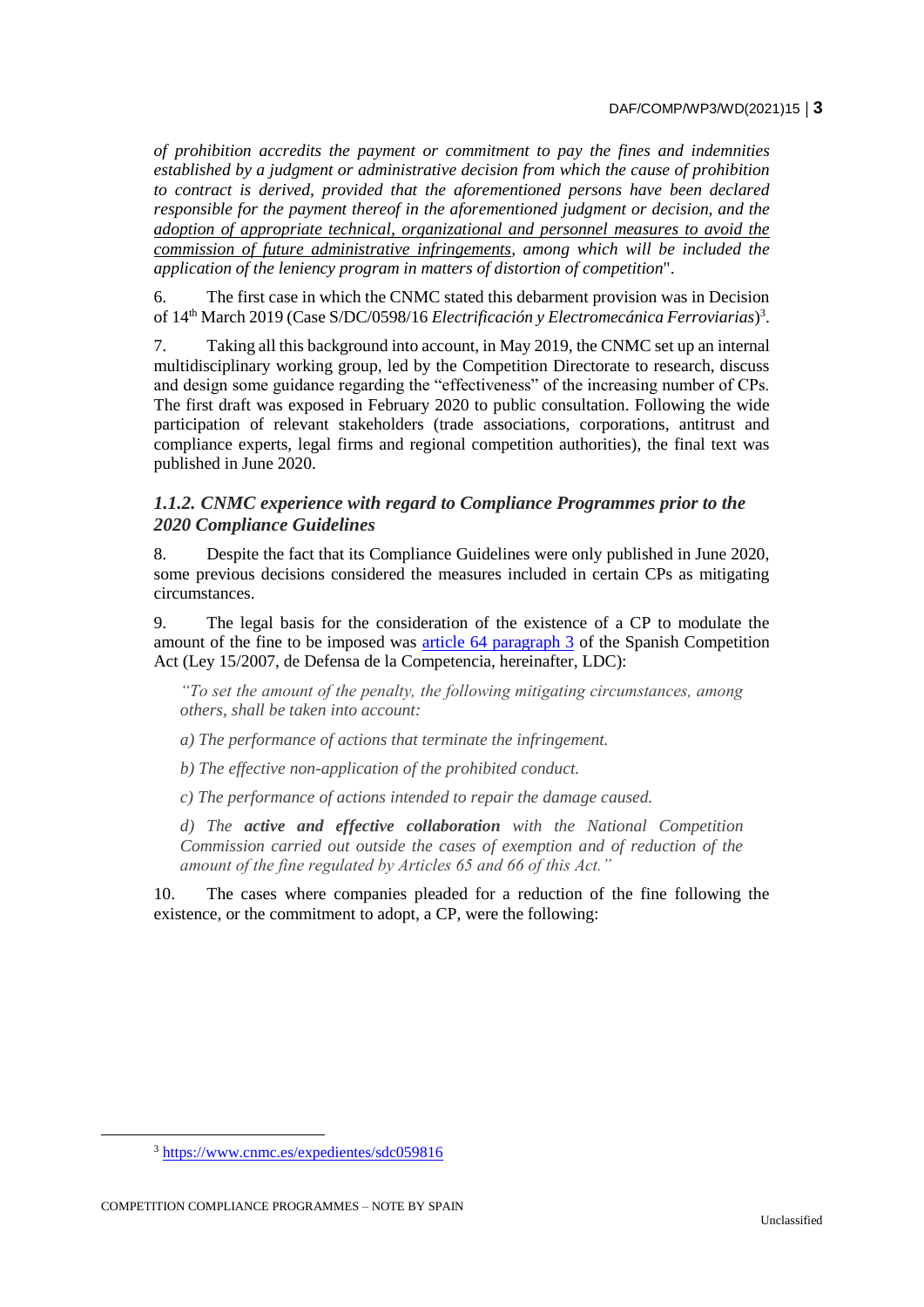# **Table 1.**

| Decision                                            | Date       | Type of infringement | Type of alleged CP |
|-----------------------------------------------------|------------|----------------------|--------------------|
| S/0482/13                                           | 23.07.2015 | Cartel               | Ex ante            |
| Fabricantes de automóviles <sup>4</sup>             |            |                      |                    |
| S/DC/0544/14                                        | 06.09.2016 | Cartel               | Ex post            |
| Mudanzas internacionales <sup>5</sup>               |            |                      |                    |
| S/DC/0557/15                                        | 08.06.2017 | Unilateral conduct   | Ex ante            |
| NOKIA <sup>6</sup>                                  |            |                      |                    |
| S/DC/0565/15                                        | 26.07.2018 | Cartel               | Ex ante            |
| Licitaciones aplicaciones informáticas <sup>7</sup> |            |                      |                    |
| S/DC/0612/17                                        | 01.10.2019 | Cartel               | Ex post            |
| Montaje y mantenimiento industrial <sup>8</sup>     |            |                      |                    |

11. In all these cases, the alleged CPs were considered not to be eligible as a mitigating circumstance since, in the CNMC's view, they did not fulfil the criteria established by Spanish legislation and case law for the appreciation of such circumstances.

12. The only case where the existence of a CP had some effect upon the amount of the fine was the cartel known as *Mudanzas internacionales.* In this case, the CNMC did not accept the promise to implement a CP following the infringement proceedings ("ex post CP") as a mitigating circumstance, but it nevertheless lowered the fine following such promise as an incentive to effectively do so.

13. In other cases, *Montaje y mantenimiento industrial*, the CNMC expressly recognised the possibility to avoid debarment from public procurement following an antitrust infringement if an effective CP was implemented.

14. It is relevant to point out that requests for benefits arising from CPs always came from infringing companies other than the leniency applicants. This might explain the high failure rate as regards the "efficacy" recognition of such CPs.

15. Very recently, on May 11 2021 (Case S/DC/0627/18, Consultoras), the CNMC applied for the first time its June 2020 Compliance Guidelines. Following the compliance commitment shown by the infringing company after the formal proceeding started, the CNMC granted a reduction of the fine and it excluded the company from debarment measures in public tenders.

# *1.1.3. The 2020 Compliance Guidelines*

16. The CNMC Compliance Guidelines are structured in two parts. The first part lists a non-exhaustive list of criteria<sup>9</sup> that the CNMC considers appropriate for designing and implementing an "effective" compliance programme (Sections 1 to 3). The second part

<sup>&</sup>lt;sup>4</sup> <https://www.cnmc.es/expedientes/s048213>

<sup>&</sup>lt;sup>5</sup> <https://www.cnmc.es/expedientes/sdc054414>

<sup>&</sup>lt;sup>6</sup> <https://www.cnmc.es/expedientes/sdc055715>

<sup>&</sup>lt;sup>7</sup> <https://www.cnmc.es/expedientes/sdc056515>

<sup>8</sup> <https://www.cnmc.es/expedientes/sdc061217>

<sup>&</sup>lt;sup>9</sup> The Appendix to the Guide provides some examples of commonly accepted indicators for assessing the effectiveness of a compliance programme.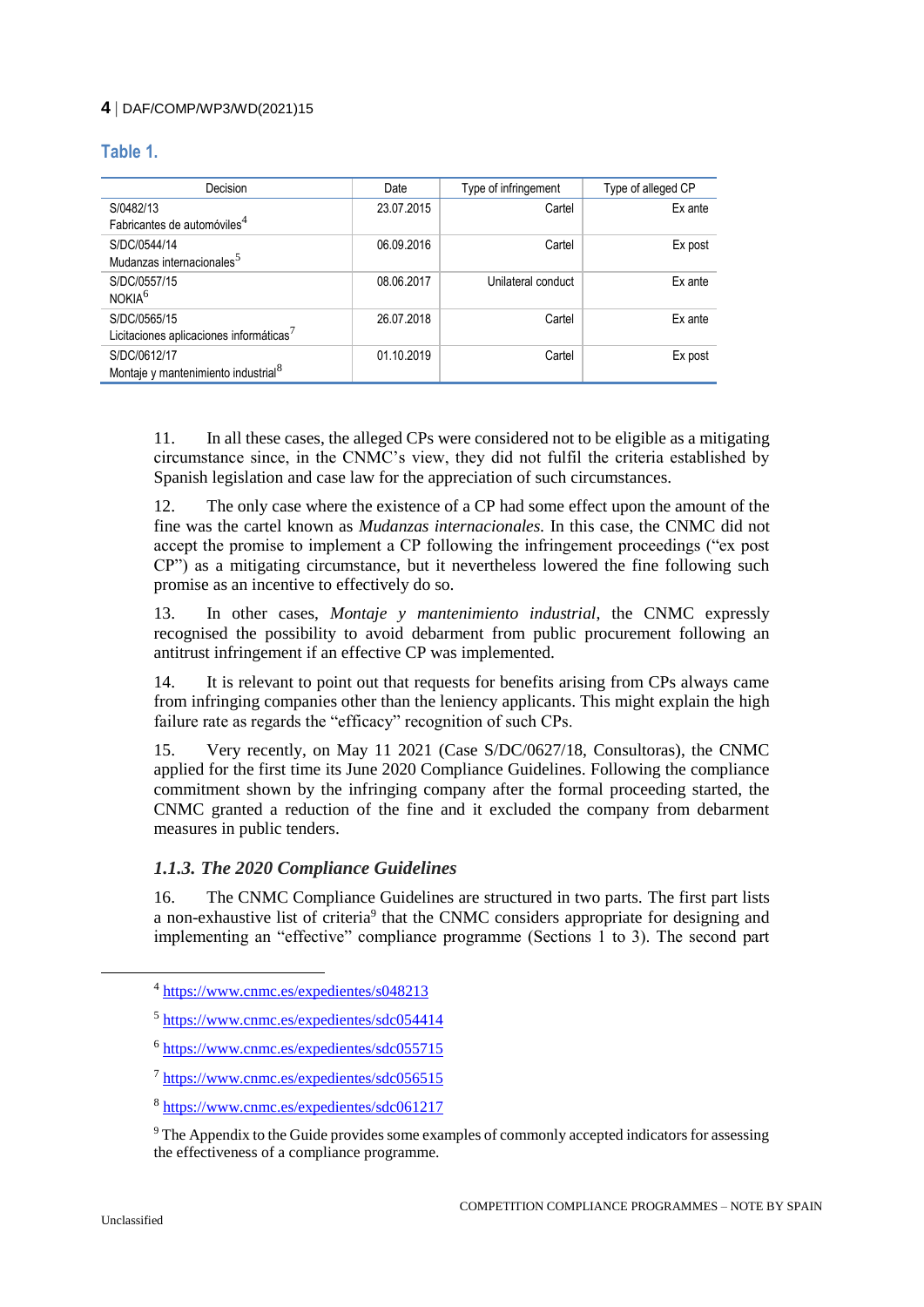(Section 4) establishes the consequences within the framework of an infringement proceeding deriving from the existence or the future implementation of such "effective" compliance programme.

- 17. As regards the first part, the following criteria are described:
	- **Tone from the top**: an effective CP must show the true commitment of the company's management bodies and/or top executives in the promotion of compliance within the organization. The culture of compliance must be an intrinsic part of the company's management policies and ways to do business. To this extent, compliance should not only be envisaged as a legal obligation but also a central element of the company's culture.
	- **Compliance Officer**: normally effective CPs include the appointment of a fully independent compliance officer, who is responsible for the design and oversight of the compliance policies. The power to report directly to the management body on issues related to the CP is generally considered as a key feature of its independence.
	- **Risk map and control matrix:** risks should be identified and protocols or control mechanisms designed to avoid and detect them: On one hand, each company should have its own "*risk map*" identifying business areas, tasks and individuals that are most exposed to competition law infringements. On the other hand, there should be a "*control matrix*" specifying mechanisms for prevention, detection and early reaction to these risks. Both should be constantly updated.
	- **Training**: One of the basic pillars of any CP is the effective training of the company's employees (and even close partners in some cases), adapted in each case to their area of activity and duties and to changing circumstances. The training strategy should be accessible, adaptable, measurable and verifiable.
	- **Internal reporting channel:** Likewise, the existence of an internal reporting channel so that employees can raise concerns or potentially unlawful conducts they have come across is essential. The reporting channel has two roles. On the one hand, it helps to swiftly communicate the conduct to the person responsible for taking the appropriate measures. On the other hand, it has a deterrent effect: employees and managers will be more likely to refrain from anticompetitive conducts if this reporting channel is effective. In order for this channel to be an effective tool, training is essential (if employees are adequately trained, they will be able to identify these concerns), together with some safeguards to protect the complainant/whistleblower from retaliation (e.g. anonymity of the reporting).
	- **Predictable and transparent internal procedures**: In it also important to envisage an agile and accessible internal procedure for managing reports and detection of violations, allowing all employees to seek advice on doubts about specific conducts and to warn about suspicions or evidence. This procedure should include the internal and external measures considered for managing these suspicions or confirmed violations (as specified in the "control matrix"), with adequate safeguards for complainants/whistleblowers (e.g. anonymity).
	- **Disciplinary Regime:** Last, an effective CP should normally include a transparent and effective disciplinary regime, including disciplinary measures in case of deviations from the programme or violation of the rules and potential rewards for compliance and collaboration. Ideally, these measures should be transparent and predictable, so they could be included in contractual clauses. Sanctions may range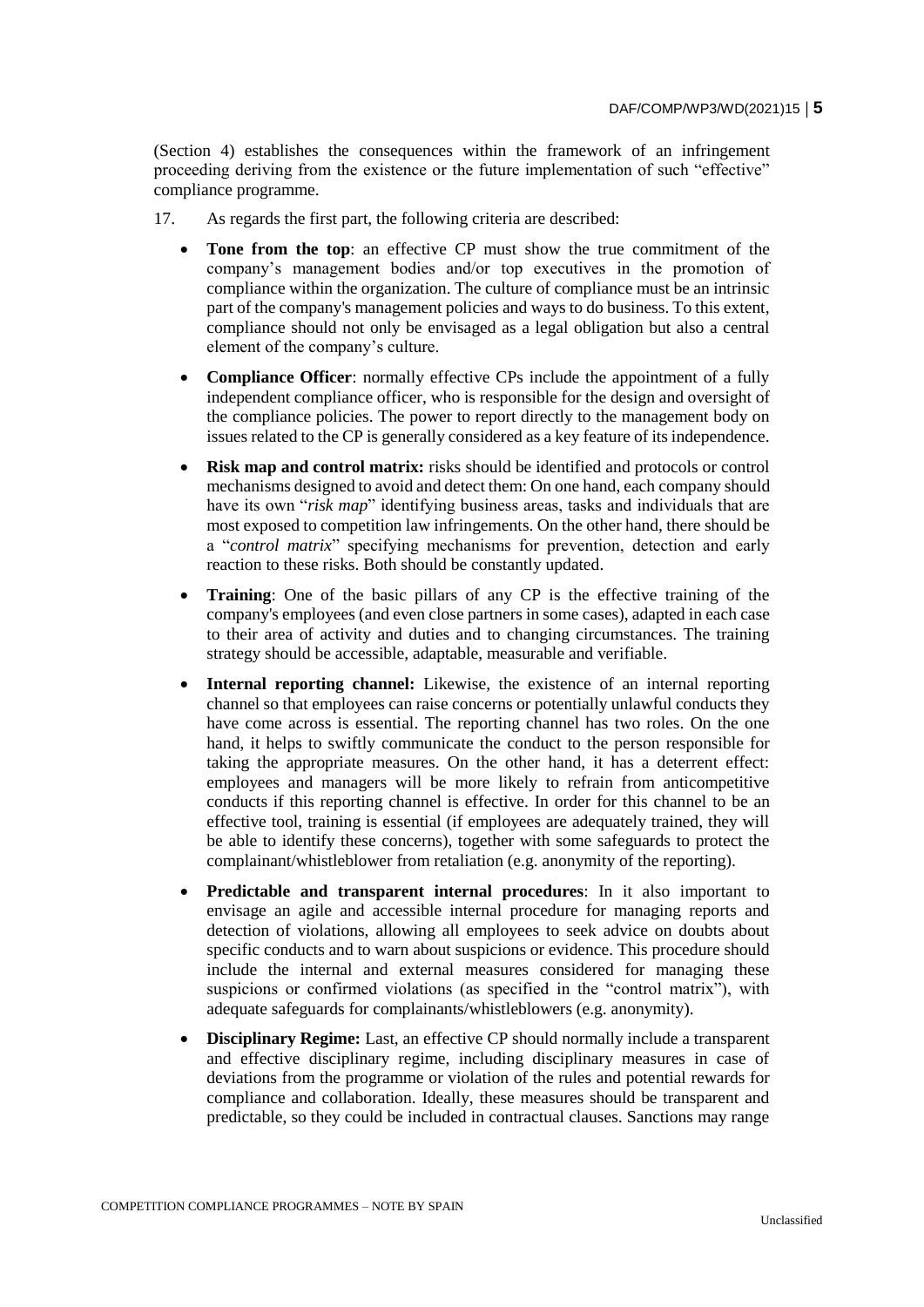from a reduction in the offender's income to limiting promotion opportunities and even the dismissal<sup>10</sup>.

18. The CNMC Compliance Guide stresses that these criteria will be assessed on a case-by-case basis, with particular reference to the company's resources and its level of actual or potential exposure to risks of infringing competition law

19. The second part of the CNMC Compliance Guidelines (Section 4) constitutes its major and most innovative feature to the extent it foresees the reactive measures expected following a given infringement and the incentives arising thereof. Indeed, section 4 includes an explicit recognition of the incentives deriving from compliance commitments which is uncommon among legal systems non-based on common law.

20. Incentives vary between *ex ante* CP (those in place before infringement proceedings are opened) and *ex post* CPs (those promised to be implemented thereafter). Also, a distinction is drawn between cartel cases and non-cartel cases to the extent that, in the latter case, companies cannot file for leniency.

21. Generally, larger benefits are inferred from *ex ante* CP than from *ex post* CP. Likewise, whenever there is self-reporting (leniency or other), true compliance commitment is assumed. Absent self-reporting, compliance culture and commitment deriving from an effective CP should normally entail full collaboration from the infringing company with the CNMC.

22. Incentives encompass the following: reduction of the fines, acknowledging the compliance efforts and willingness in the final decision (which may have, among others, positive reputational effects) and avoiding the eventual debarment from public tenders in eligible cases.

23. The Guide does not establish an automatic reduction of the fine, nor a specific percentage of reduction. Every case will be analysed individually. However, the Compliance Guide refers to previous decisions of the CNMC where self-reporting in a noncartel case, together with full collaboration amounted to a non-fining decision (S/DC/0596, *Estibadores de Vigo*) and case where prompt full collaboration, acknowledgment of the facts voluntary and remediation prompted a significantly reduced fine (S/DC/0629/18, *Asistencia Técnica Vaillant*).

# **1.2. Experience in competition enforcement**

24. Unfortunately, as said before, the Council of the CNMC has not adopted yet  $(15<sup>th</sup>$ May 2021) a Decision in which the criteria of the Compliance Guide are analysed and specific incentives deriving therefrom are applied. A Decision in this regard is however expected by the end of May.

 $10$  It is important to stress that the Spanish Competition Authority is currently being informed of many dismissals, in particular in cartel cases (see for example CNMC Decision of 14th March 2019 (S/DC/0598/2016, "*Electrificación y Electromecánicas Ferroviarias" (*"*Railway Electrification and Electromechanics"*); and in some cases, managers contracts are being modified to include infringements of the Spanish Competition Act (LDC) as a cause for dismissal.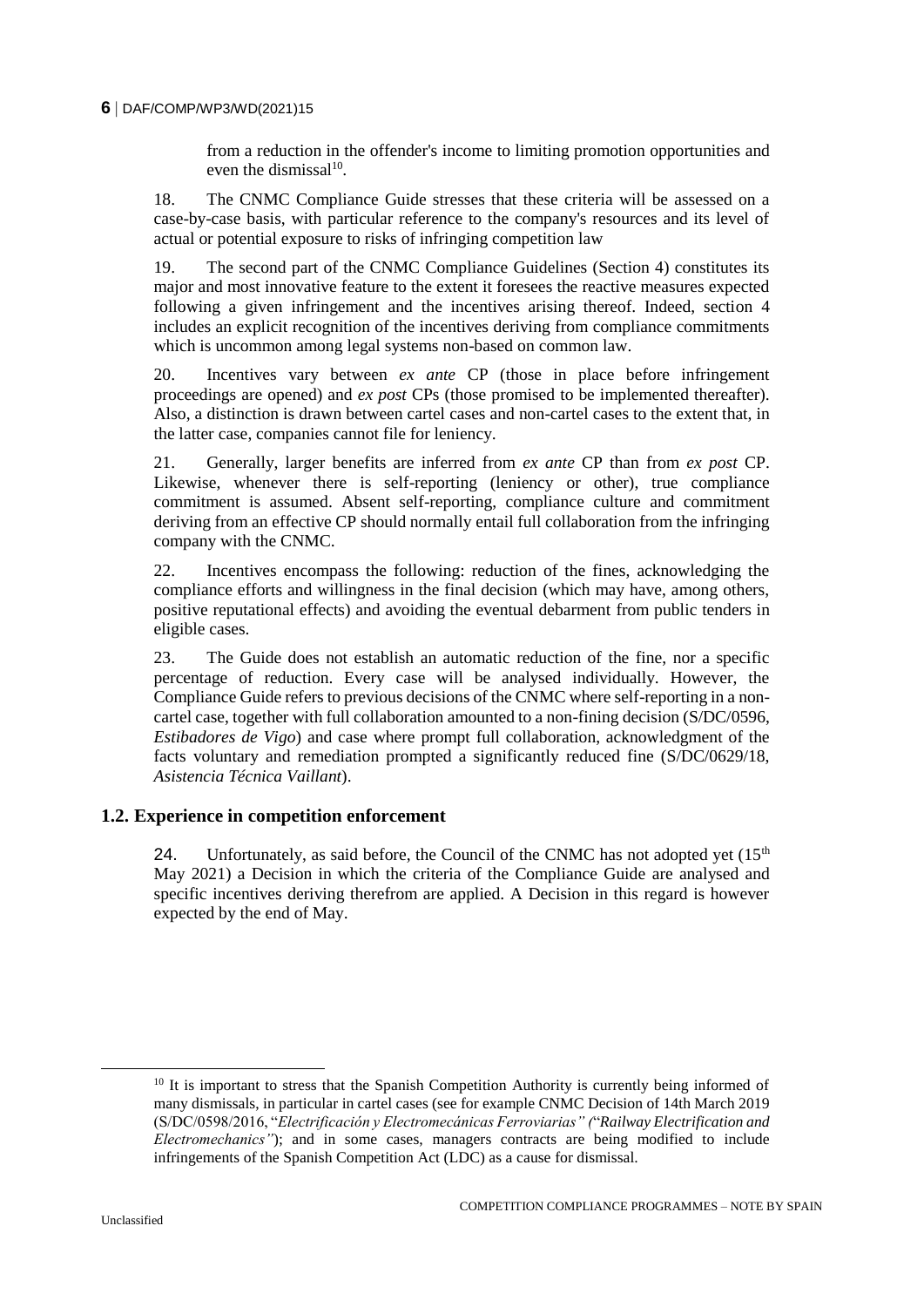# **2. Initiatives regarding compliance and competition advocacy**

#### **2.1. Communication**

25. The CNMC has a communication department of 7 members that works in close coordination with the different units of the institution $11$ . One of the department's main goals is to raise awareness on CNMC´s crucial role to protect consumers and boost competition in domestic markets. The CNMC uses a wide range of tools to communicate its daily activities, covering both traditional and digital strategies [\(press releases](https://www.cnmc.es/notas-de-prensa) -on a daily basis-, interventions of experts on radio and TV programs -only in very relevant cases-, social media, ad-hoc campaigns, [seminars and sessions,](https://www.cnmc.es/en/sobre-la-cnmc/actividad-institucional#jornadas) briefings with journalists, etc.).

26. Regarding the use of social media, the CNMC Communication Department manages these tools:

- 3 **Twitter** accounts, each of them focusing on different audiences depending on the topic $12$  (regulatory vs competition issues).
- $\bullet$  Its Linkedin profile<sup>13</sup>, as a powerful tool to engage with experts and more specific stakeholders, such as lawyers, members of the academia, students and other professionals who closely follow our activity.

27. Regarding the use of other communication tools, the CNMC Communication Department also uses:

- An institutional blog<sup>14</sup>, which is one of the most innovative in the Spanish Public Administration. In includes sections on [competition,](https://blog.cnmc.es/competencia/) [compliance,](https://blog.cnmc.es/dialogos-compliance/) and [institutional](https://blog.cnmc.es/cnmc/)  [issues.](https://blog.cnmc.es/cnmc/) For media and experts, it is a trustworthy and primary source of information. The blog is aimed at engaging with new audiences and explaining the CNMC´s relevant decisions in a factual and understandable way. It increases the institution's transparency and accountability, fosters the debate with stakeholders and raises awareness of our activity. It uses a plainspoken and direct writing style, avoids technicalities and complex concepts and "translates" the CNMC´s most relevant decisions for companies and consumers<sup>15</sup>. There is also a special section for guest [authors](https://blog.cnmc.es/author/firmainvitada/) where independent experts can share their personal thoughts on a relevant topic.
- A [Youtube Channel](https://www.youtube.com/user/CNMCes) (more than 800 suscribers and almost 50,000 yearly visits) where different videos are loaded [\(infographics](https://www.youtube.com/playlist?list=PL1jNqjsNpzdUEegWKrIsTKDAvJM7XIwG4) and [short videos](https://www.youtube.com/watch?v=zo3HbDO1Gik&list=PL1jNqjsNpzdVYbiq50nytKf87rXvbnXJx) explaining CNMC's work or tools, [institutional videos,](https://www.youtube.com/watch?v=WJHtDV4mvKQ) [past seminars…](https://www.youtube.com/watch?v=KQgDnvrRAGA)). The CNMC is

 $11$  In some institutions, advocacy and communication are integrated in the same unit, but in CNMC they are independent. So the Communication team works in close coordination with the different units of the institution, including both the Directorate of enforcement and the Department of competition advocacy (actually, the CNMC is also a sectoral regulator, so there are other units responsible for energy, telecommunications and media and transport and postal services).

 $12 \omega$  CNMCcompetencia is devoted to competition matters (with more than 9,000 followers) and [@CNMC\\_ES](https://twitter.com/CNMC_ES) (with more than 12,000 followers) to all issues with institutional relevance. There is a third profile related to telecoms and media [\(@CNMCtelecos](https://twitter.com/CNMCtelecos) –with almost 19,000 followers-), since CNMC is also a sectoral regulator.

<sup>&</sup>lt;sup>13</sup> With more than [16,000 followers.](https://www.linkedin.com/company/cnmc-comision-nacional-de-los-mercados-y-la-competencia)

<sup>&</sup>lt;sup>14</sup> With more than 31,000 monthly visits.

<sup>&</sup>lt;sup>15</sup> It also includes a [disclaimer](https://blog.cnmc.es/sobre-este-blog/) that information on the blog is not necessarily read as the CNMC's official position.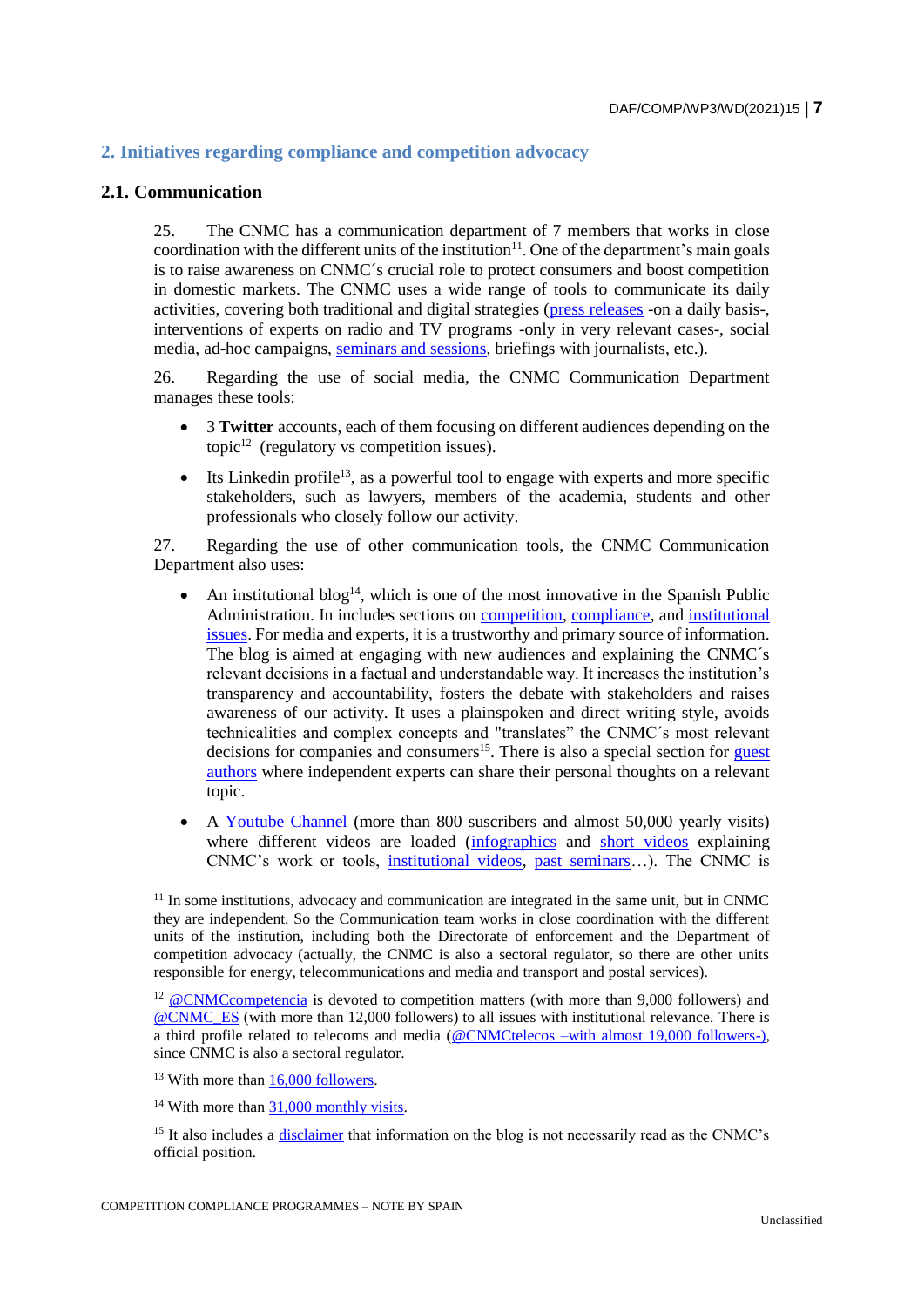making important efforts to boost the production of audiovisual contents, particularly infographics and short videos.

- A separate [Youtube channel](https://www.youtube.com/channel/UCsZQTH2tt9Y-IR9sYwMiBig) where seminars and events are livestreamed.
- A series of podcasts called "CNMC tips", uploaded on the [web](https://www.cnmc.es/consumidores/podcast-tips-cnmc) and easily accessible in main apps like [Spotify](https://open.spotify.com/show/33Ift7P7LT90x9KPMKkkNf?si=w_djo8DlQsKmlP9rSKSzDA) or [Apple Podcasts.](https://podcasts.apple.com/es/podcast/cnmc-tips/id1336002563) Each episode has around 500-2,500 downloads.

28. Through all these initiatives, CNMC's work is communicated to different audiences (general vs specialized, consumers of traditional media vs users of social networks…). Apart from an exercise of transparency and accountability, the objective is to increase the culture of competition and compliance. Relevant competition cases (both [anticompetitive conducts](https://blog.cnmc.es/2019/03/28/los-carteles-de-la-electrificacion-al-detalle-2/) and [mergers\)](https://blog.cnmc.es/2021/03/30/manual-de-instrucciones-para-entender-la-fusion-entre-caixabank-y-bankia-aprobada-por-la-cnmc/), available tools (e.g. [encrypted communication](https://blog.cnmc.es/2021/03/02/nuevo-sistema-encriptado-de-colaboracion-ciudadana-con-la-cnmc-sica/)  [channels for whistleblowers](https://blog.cnmc.es/2021/03/02/nuevo-sistema-encriptado-de-colaboracion-ciudadana-con-la-cnmc-sica/) or the [leniency programme\)](https://www.youtube.com/watch?v=D9j1TezFRWs) and [advocacy initiatives](https://www.youtube.com/watch?v=D9j1TezFRWs) can be explained in an accessible manner. This helps relevant stakeholders to understand the benefits of compliance with competition law (in contrast with the costs of non-compliance).

# **2.2. General dissemination through competition advocacy**

29. Apart from general communication through the media and other innovative tools, compliance can be stimulated through a wider policy of advocacy, disseminating the culture of competition throughout the different stakeholders. In this subsection<sup>16</sup> we focus on instruments targeting horizontally general consumers and firms.

30. Regarding consumers, the CNMC has just published a [Guide on the benefits of](https://www.cnmc.es/guia-competencia-para-consumidores)  [competition for consumers](https://www.cnmc.es/guia-competencia-para-consumidores)<sup>17</sup>. This guide can contribute to a culture of competition compliance through different ways:

- On the one hand, better informed consumers are going to be warier of potential misbehaviour as firms. The guide includes not only a section on [the benefits of](https://www.youtube.com/watch?v=9nFu8Lqg1LY&list=PL1jNqjsNpzdUEegWKrIsTKDAvJM7XIwG4&index=3)  [competition](https://www.youtube.com/watch?v=9nFu8Lqg1LY&list=PL1jNqjsNpzdUEegWKrIsTKDAvJM7XIwG4&index=3) but also a section on [how the CNMC can help](https://www.youtube.com/watch?v=zoep_pXdpTo&list=PL1jNqjsNpzdUEegWKrIsTKDAvJM7XIwG4&index=8) in relation to anticompetitive conducts. It is important to recall that consumers can be at the same time workers or entrepreneurs, so they may deal with firms in very different contexts where they could be victims of anticompetitive conducts. More collaboration from consumers implies more capacity to detect unlawful practices, which is a deterrent for firms (and hence an incentive to comply).
- On the other hand, the guide also includes an explanation of competition law (unlawful conducts, effects of competition infringements…) which [can be useful](https://www.youtube.com/watch?v=-tbJxOWFNFQ&list=PL1jNqjsNpzdUEegWKrIsTKDAvJM7XIwG4&index=4)  [for firms](https://www.youtube.com/watch?v=-tbJxOWFNFQ&list=PL1jNqjsNpzdUEegWKrIsTKDAvJM7XIwG4&index=4) to better comply.

31. Actually, as far as firms are concerned, the Spanish Competition Authority has also developed in the past specific advocacy products<sup>18</sup>. It is the case of the Guide for business

<sup>&</sup>lt;sup>16</sup> In the next subsections we will analyse instruments addressing public Administrations (like regulatory reports or actions in the area of public procurement) or specific sectors (like market studies).

<sup>&</sup>lt;sup>17</sup> CNMC (2021): ["Los beneficios de la competencia para los consumidores"](https://www.cnmc.es/sites/default/files/editor_contenidos/CNMC/Gu%C3%ADa_competencia_consumidores_.pdf). A communication campaign (including [videos,](https://www.youtube.com/watch?v=fc_66W0o-ws&list=PL1jNqjsNpzdUEegWKrIsTKDAvJM7XIwG4) [infographics](https://www.cnmc.es/sites/default/files/editor_contenidos/Notas%20de%20prensa/2021/Infograf%C3%ADas%20en%20PDF.zip) and a [blog post\)](https://blog.cnmc.es/2021/04/19/la-guia-de-competencia-para-consumidores-en-cinco-preguntas-y-respuestas/) was launched. The Guide was presented in an [event](https://urldefense.proofpoint.com/v2/url?u=https-3A__cnmc.us7.list-2Dmanage.com_track_click-3Fu-3D996a241a1277589de1e7f5373-26id-3D3bc7c8d9c3-26e-3D29cda8d595&d=DwMFaQ&c=euGZstcaTDllvimEN8b7jXrwqOf-v5A_CdpgnVfiiMM&r=O2ooROR0RTo3cmGtz_NQ4997EdhnG-Tn2y-dbjtqySk&m=YwQzcTvKdMZqutqiML7xI_iBa7O3rkv47g2zJmNQ_7A&s=KBYQwM9GOhlTSEKBFZ-6Ygf8aalp5DbT_onsovFxjgQ&e=) and a [dedicated website](https://www.cnmc.es/guia-competencia-para-consumidores) has been created.

<sup>&</sup>lt;sup>18</sup> The CNMC's Compliance Guidelines can also be considered a product for helping firms to better comply with competition law but they have been analysed above (in section 1) because of their closer link to competition enforcement.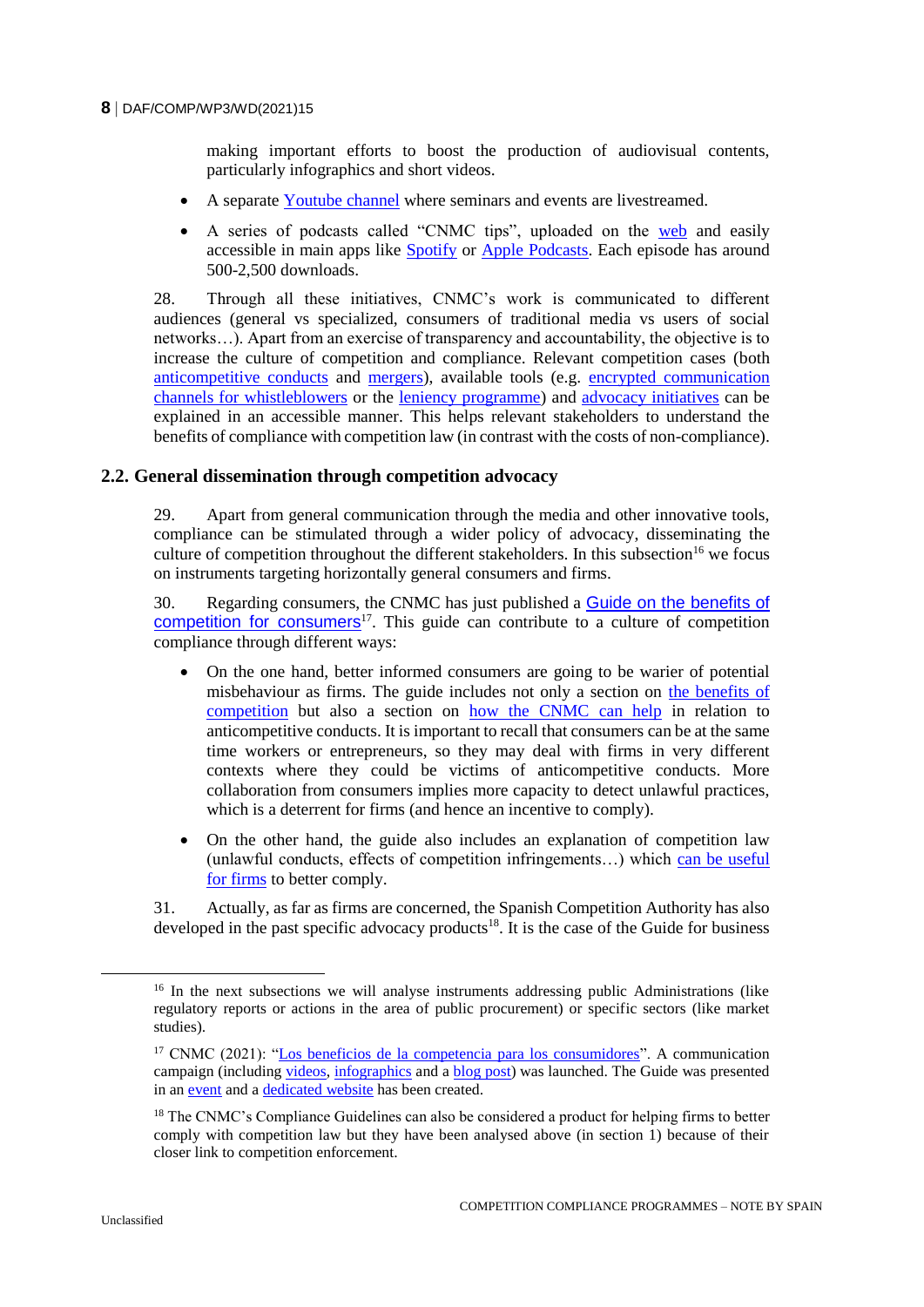associations<sup>19</sup>, where main risks for competition were analysed (recommendations on pricing, market sharing, exchange of information, etc.) so that business associations could self-assess their behaviour and improve compliance.

# **2.3. Specific actions regarding public procurement**

- 32. Public procurement is a very relevant area for competition for two reasons:
	- There are risks of bid rigging in some contexts<sup>20</sup> (few participants, repeated interaction that can facilitate market sharing, tendering body suffering from information asymmetry…)
	- The size of this sector is around  $10\% 20\%$  of the GDP<sup>21</sup>.

33. And the relevance goes well beyond competition, since an optimal functioning of public procurement is key for a sound and transparent management of public finances.

34. That is why engaging policymakers and public procurement bodies in the culture of competition is a top priority for CNMC (as reflected in both its 2021-26 [Strategic plan](https://www.cnmc.es/sites/default/files/editor_contenidos/Notas%20de%20prensa/2021/Plan%20Estrat%C3%A9gico%20CNMC%2021-26_DEF.pdf)<sup>22</sup> and its 2021-22 Action  $Plan^{23}$ , submitted to public consultation). Four initiatives can be emphasized regarding CNMC's work on the area of public procurement<sup>24</sup>:

• The CNMC is updating the ["Guide on Public Procurement and Competition"](https://www.cnmc.es/sites/default/files/1185705_10.pdf)<sup>25</sup>. This guide provides a reference to improve the design of public tenders following competition-friendly principles and to identify possible contexts of bid-rigging and collusion. It was originally published in 2011, so adapting it to reflect new economic and legal contexts<sup>26</sup> can be very useful for procurement bodies. This process is being carried out in phases which reproduce the cycle of public procurement. Therefore, planning has been the first phase. After celebrating a [public debate session gathering national and international experts](https://www.cnmc.es/jornada-la-planificacion-como-requisito-imprescindible)<sup>27</sup> and a public [consultation](https://www.cnmc.es/formulario-planificacion-contratacion) (with [63 contributions\)](https://www.cnmc.es/ambitos-de-actuacion/promocion-de-la-competencia/mejora-regulatoria/consultas-publicas/planificacion-de-la-contratacion-publica), the CNMC has recently published the

<sup>&</sup>lt;sup>19</sup> CNC (2009): ["Guide for Business Associations"](https://www.cnmc.es/guia-asociaciones-empresariales).

Actually the above-mentioned guide for consumers also includes a short section on business associations(see [Section 2.6\)](https://www.cnmc.es/sites/default/files/editor_contenidos/CNMC/Gu%C3%ADa_competencia_consumidores_.pdf).

<sup>&</sup>lt;sup>20</sup> See the Communication from the European Commission COM/2017/0572 (2017) "Making Public [Procurement work in and for Europe"](https://eur-lex.europa.eu/legal-content/EN/TXT/?uri=COM%3A2017%3A572%3AFIN), that states that "collusion is a recurring feature in some public procurement markets (resulting in an impact of 20% extra costs over the price otherwise paid in competitive markets, according to several empirical estimates)".

See also the Communication from the European Commission C(2021) 1631 ["Notice on tools to fight](https://ec.europa.eu/docsroom/documents/45004/attachments/1/translations/en/renditions/native)  [collusion in public procurement and on guidance on how to apply the related exclusion ground"](https://ec.europa.eu/docsroom/documents/45004/attachments/1/translations/en/renditions/native)

<sup>&</sup>lt;sup>21</sup> CNMC (2020): ["Public procurement planning as a tool to promote competition and efficiency"](https://www.cnmc.es/expedientes/g-2019-02). G-2019-02

<sup>&</sup>lt;sup>22</sup> CNMC (2021): ["Plan Estratégico 2021-2026"](https://www.cnmc.es/sites/default/files/editor_contenidos/Notas%20de%20prensa/2021/Plan%20Estrat%C3%A9gico%20CNMC%2021-26_DEF.pdf). Submitted to public consultation (p. 7)

<sup>&</sup>lt;sup>23</sup> CNMC (2021): ["Plan de Actuaciones CNMC 2021-2022"](https://www.cnmc.es/sites/default/files/editor_contenidos/Notas%20de%20prensa/2021/Plan%20Estrat%C3%A9gico%20CNMC%2021-26_DEF.pdf). Submitted to public consultation (p. 14, 21, 44, 49, 51, 52, 60)

 $24$  A [dedicated website](https://www.cnmc.es/en/ambitos-de-actuacion/promocion-de-la-competencia/contratacion-publica) summarizes CNMC's efforts in the area of public procurement.

<sup>25</sup> CNC (2011): ["Guide on Public Procurement and Competition"](https://www.cnmc.es/sites/default/files/1185705_10.pdf).

 $26$  In Spain, the legal framework of public procurement has changed substantially with the transposition of EU Directives [2014/23/EU](https://eur-lex.europa.eu/legal-content/EN/TXT/?uri=OJ%3AJOL_2014_094_R_0001_01) and [2014/24/EU](https://eur-lex.europa.eu/legal-content/EN/TXT/?uri=celex%3A32014L0024) in the [Law 9/2017.](https://www.boe.es/buscar/act.php?id=BOE-A-2017-12902)

 $27$  A summary of the event can be found in [CNMC's blog.](https://blog.cnmc.es/2019/12/16/que-esta-fallando-en-la-contratacion-publica/)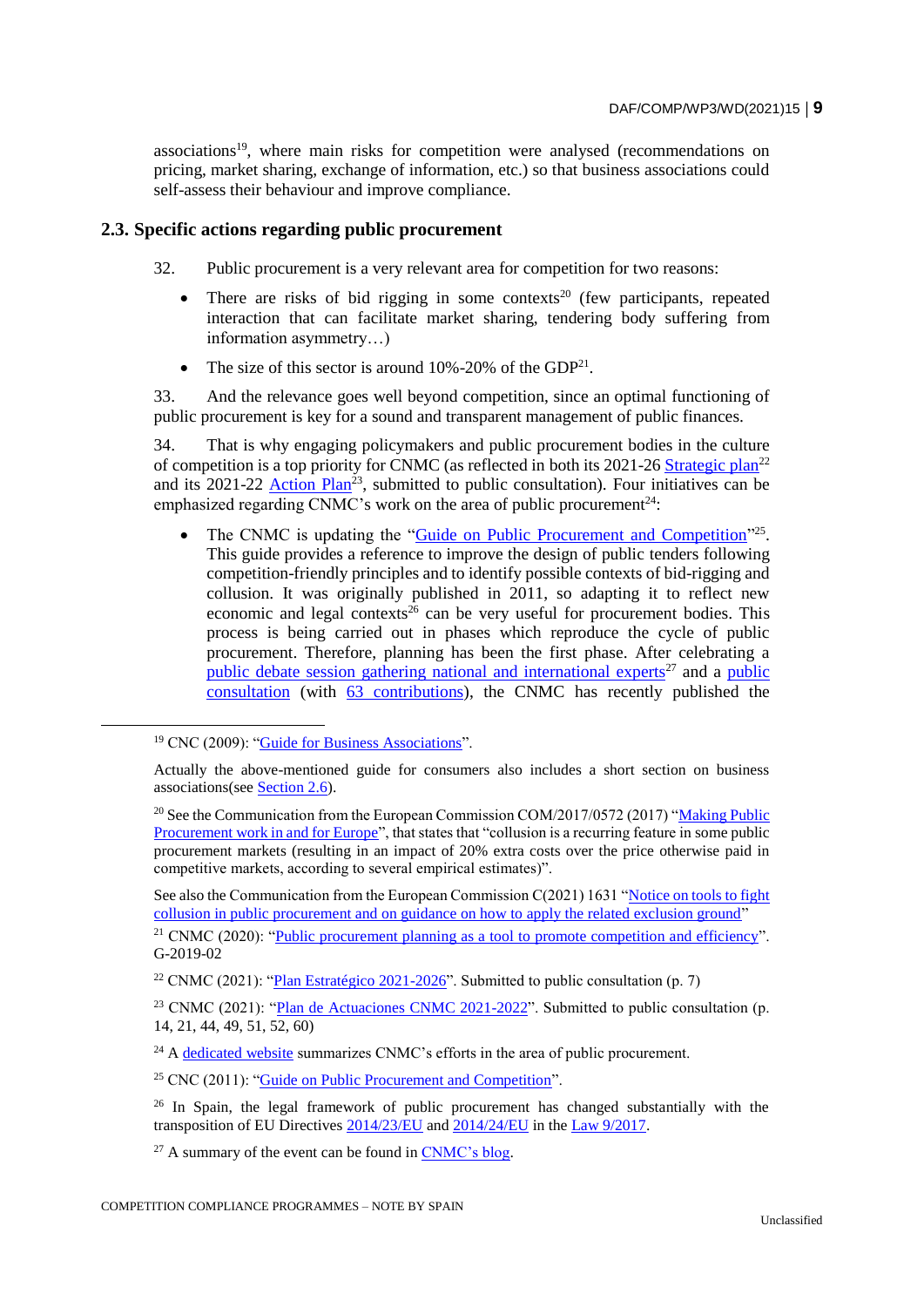document ["Phase 1: planning public procurement"](https://www.cnmc.es/sites/default/files/3373875_9.pdf)<sup>28</sup>. For the next phases (preparation<sup>29</sup>, tender<sup>30</sup>, award<sup>31</sup>, execution<sup>32</sup> and ex post evaluation<sup>33</sup>) the process will be similar (public consultations, events, workshops, requests for information…that will result in a document with the conclusions to improve each phase).

- In order to complement the above-mentioned guidance, the CNMC has developed a training program for public officials in charge of public procurement at all levels of public administration in Spain. Under this program, it has provided training to more than 40 institutions and around 2,500 officials since  $2014^{34}$ . The program seeks to improve public officials' capacity to detect bid-rigging practices and use best practices in the design of the procurement process. These training sessions have proved to be a very effective way to directly engage those public entities with competition issues in their daily tasks. Thanks to these sessions, the CNMC has gained a sizeable number of formal and informal contacts from contracting bodies in the recent years.
- The CNMC releases [general reports and research on public procurement](https://www.cnmc.es/en/ambitos-de-actuacion/promocion-de-la-competencia/contratacion-publica#documentos-analisis)<sup>35</sup>, e.g. emphasizing the areas for improvement in public procurement<sup>36</sup> or the savings associated to more competition (including an econometric estimation<sup>37</sup> that points out that more competitive procedures generates on average savings of 9.9% and that an inclusion of an extra firm implies savings of 2.1%).
- The CNMC issue[s regulatory reports to improve the legal framework](https://www.cnmc.es/en/listado/expedientes_promocion_aprovisionamiento_publico_informes_de_propuestas_normativas/block/250)<sup>38</sup>. The CNMC was especially active when the EU Directives on public procurement [\(2014/23/EU](https://eur-lex.europa.eu/legal-content/EN/TXT/?uri=OJ%3AJOL_2014_094_R_0001_01) and  $2014/24/EU$ ) were transposed in the Spanish (Law  $9/2017$ ). The CNMC issued [reports](https://www.cnmc.es/expedientes/ipncnmc01015) on the draft Law proposals and some of its recommendations were included in the final version:
	- o Firstly, the laws have enshrined the free competition principle (see [Article 132](https://www.boe.es/buscar/act.php?id=BOE-A-2017-12902&p=20210423&tn=1#a1-44) of Law 9/2017) and have established a duty for the public procurement body to collaborate with the CNMC and regional competition agencies in order to

<sup>&</sup>lt;sup>28</sup> CNMC (2021): "G-2019-02 Guide to public procurement and competition. Phase 1: planning [public procurement"](https://www.cnmc.es/sites/default/files/3373875_9.pdf). The document emphasizes the relevance of appropriate planning when managing public purchases and the benefits in terms of efficiency and competition. In particular, planning promotes transparency and facilitates the access of operators (namely SMEs) to tenders. It also favours the use of open and competitive award procedures that incentivise competition.

 $29$  Assessment of the procurement alternatives relying on a market analysis.

 $30$  Design of the key elements of the process: type of procedure, lots, criteria, etc.

 $31$  Process that ensures that the most economically advantageous bid is chosen through formulas. weighting of variables, handling of abnormally low bids…

 $32$  Analysis of modified terms, complementary services, special execution and subcontracting conditions, etc.

<sup>&</sup>lt;sup>33</sup> Identifying, where appropriate, aspects that could be improved.

<sup>&</sup>lt;sup>34</sup> Despite the abnormal situation in 2020, 6 trainings were organized with around 300 officials.

 $35$  In its power to carry out studies, research and reports (see Article 5.1.h of Law  $3/2013$ ).

<sup>36</sup> CNMC (2015): ["Analysis of Public Procurement in Spain: Opportunities for improvement from](https://www.cnmc.es/sites/default/files/1307517_10.pdf)  [the perspective of Competition"](https://www.cnmc.es/sites/default/files/1307517_10.pdf)

<sup>37</sup> CNMC (2019): ["Overview of public procurement procedures in Spain"](https://www.cnmc.es/sites/default/files/2797776.pdf)

<sup>38</sup> As a consultative body (see [Article 5.2.a of Law 3/2013\)](https://www.cnmc.es/file/64267/download).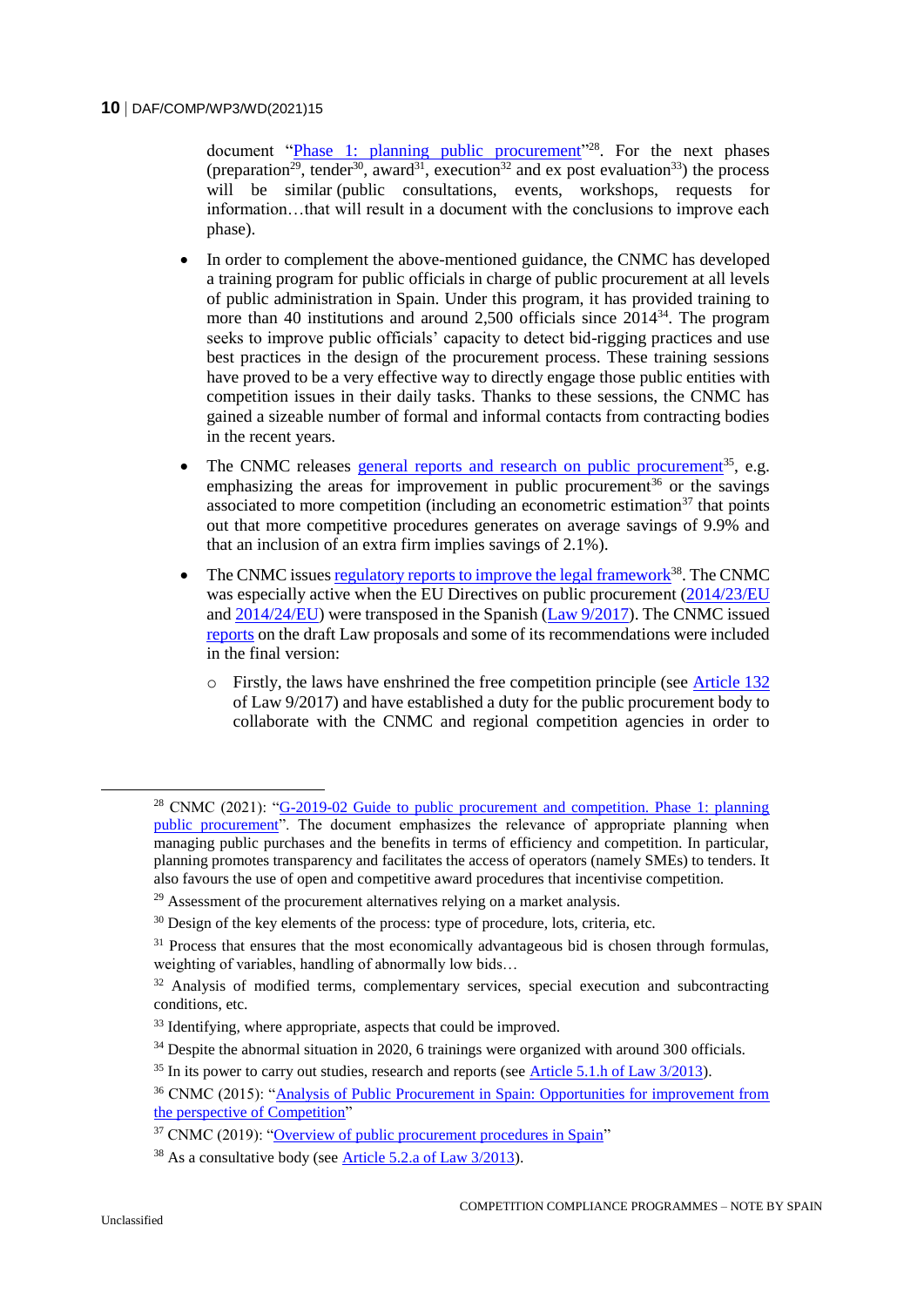prevent collusion, as well as mechanisms to instrument such collaboration (e.g. see Articles [69.2,](https://www.boe.es/buscar/act.php?id=BOE-A-2017-12902&p=20210423&tn=1#a6-11) [132.3](https://www.boe.es/buscar/act.php?id=BOE-A-2017-12902&p=20210423&tn=1#a1-44), 150.1, [332.6](https://www.boe.es/buscar/act.php?id=BOE-A-2017-12902&p=20210423&tn=1#a3-44) of Law 9/2017).

- o Secondly, the laws have established a mechanism of debarment based on breach of competition law (e.g. see [Article 71.1.b of Law 9/2017\)](https://www.boe.es/buscar/act.php?id=BOE-A-2017-12902&p=20210423&tn=1#a7-3) which can be lifted if the undertaking has adopted a compliance policy (e.g. see [Article 72.5 of Law](https://www.boe.es/buscar/act.php?id=BOE-A-2017-12902&p=20210423&tn=1#a7-4)  [9/2017\)](https://www.boe.es/buscar/act.php?id=BOE-A-2017-12902&p=20210423&tn=1#a7-4)
- $\circ$  Finally, the laws have introduced institutional forms of collaboration<sup>39</sup> between the CNMC and the Consultative Board on Public Procurement (see [Article](https://www.boe.es/buscar/act.php?id=BOE-A-2017-12902&p=20210423&tn=1#a3-40)  [328.2](https://www.boe.es/buscar/act.php?id=BOE-A-2017-12902&p=20210423&tn=1#a3-40) of Law 9/2017), with the [Independent Regulatory and Supervisory Office](https://www.hacienda.gob.es/es-ES/RSC/Paginas/OIReScon/oirescon.aspx)  [of Public Procurement](https://www.hacienda.gob.es/es-ES/RSC/Paginas/OIReScon/oirescon.aspx) (see [Article 332.7,](https://www.boe.es/buscar/act.php?id=BOE-A-2017-12902&p=20210423&tn=1#a3-44) [334.1](https://www.boe.es/buscar/act.php?id=BOE-A-2017-12902&p=20210423&tn=1#a3-46) an[d 334.6](https://www.boe.es/buscar/act.php?id=BOE-A-2017-12902&p=20210423&tn=1#a3-46) of Law 9/2017) and with the Ministry of Finance (see [Article 346.8](https://www.boe.es/buscar/act.php?id=BOE-A-2017-12902&p=20210423&tn=1#a3-58) of Law 9/2017)
- The CNMC assesses specific tender procedures as a competition consultative body<sup>40</sup>. It has issued over [30 reports on competition-related aspects](https://www.cnmc.es/en/listado/expedientes_promocion_aprovisionamiento_publico_informes/block/250) on draft tender procedures at the request of procurement bodies at all level of government (national, regional and local). Most of these CNMC´s opinions refer to tender documentation for centralized purchasing of a wide variety of goods and supplies (office supplies, vehicles, furniture, audiovisual devices and computers, among others). The reports are prepared before the procurement process has started, with the aim to promote competition ex ante<sup>41</sup>. These reports have built a closer relationship with civil servants in charge of high-volume contracts and have set a wide range of recommendations on different issues (market analysis; capacity criteria; awarding criteria…).

35. All these efforts are important not only from the point of view of advocacy (to foster competition and market access in an important sector, of around 10%-20%) but also from the point of view of enforcement (in order to identify more easily potentially collusive practices). Therefore, they can incentivize firms' compliance in these ways:

- Higher awareness of contracting authorities can result in more detection of potentially unlawful of conducts. Furthermore, if these contracting bodies collaborate swiftly with the competition authority<sup>42</sup>, this will lead to more vigorous enforcement. These mechanisms (general advocacy messages on public procurement, specific training, formal and informal channels of communication) are working in practice and in the last years contracting authorities have actually reported on suspicious behaviour to the CNMC (2 cases in 2018, 4 in 2019 and 6 in 2020). This generates a deterrent effect on firms and incentivize compliance.
- The mechanism of debarment based on breach of competition  $law<sup>43</sup>$  generates an additional deterrent effect, further incentivizing compliance. In addition, the fact

<sup>&</sup>lt;sup>39</sup> See also the relevance of these aspects in the Communication from the European Commission C(2021) 1631 ["Notice on tools to fight collusion in public procurement and on guidance on how to](https://ec.europa.eu/docsroom/documents/45004/attachments/1/translations/en/renditions/native)  [apply the related exclusion ground"](https://ec.europa.eu/docsroom/documents/45004/attachments/1/translations/en/renditions/native).

<sup>40</sup> See [Article 5.2. of Law 3/2013\)](https://www.cnmc.es/file/64267/download).

<sup>&</sup>lt;sup>41</sup> It is important to recall that the CNMC has the capacity to challenge administrative acts in courts (see [Article 5.4 of](https://www.cnmc.es/file/64267/download) Law 3/2013), so it could use that power to challenge tenders or other acts related to public procurement which unduly restrict competition. It has used this power in the area of public procurement recently but [it has done so in the past.](https://www.cnmc.es/en/ambitos-de-actuacion/promocion-de-la-competencia/contratacion-publica#impugnaciones)

<sup>&</sup>lt;sup>42</sup> See above the mechanisms considered in the Spanish framework (Articles  $69.2$ , [132.3](https://www.boe.es/buscar/act.php?id=BOE-A-2017-12902&p=20210423&tn=1#a1-44), 150.1, [332.6](https://www.boe.es/buscar/act.php?id=BOE-A-2017-12902&p=20210423&tn=1#a3-44) of Law 9/2017).

<sup>&</sup>lt;sup>43</sup> See above the mechanism considered in the Spanish framework (Article 71.1.b of Law  $9/2017$ )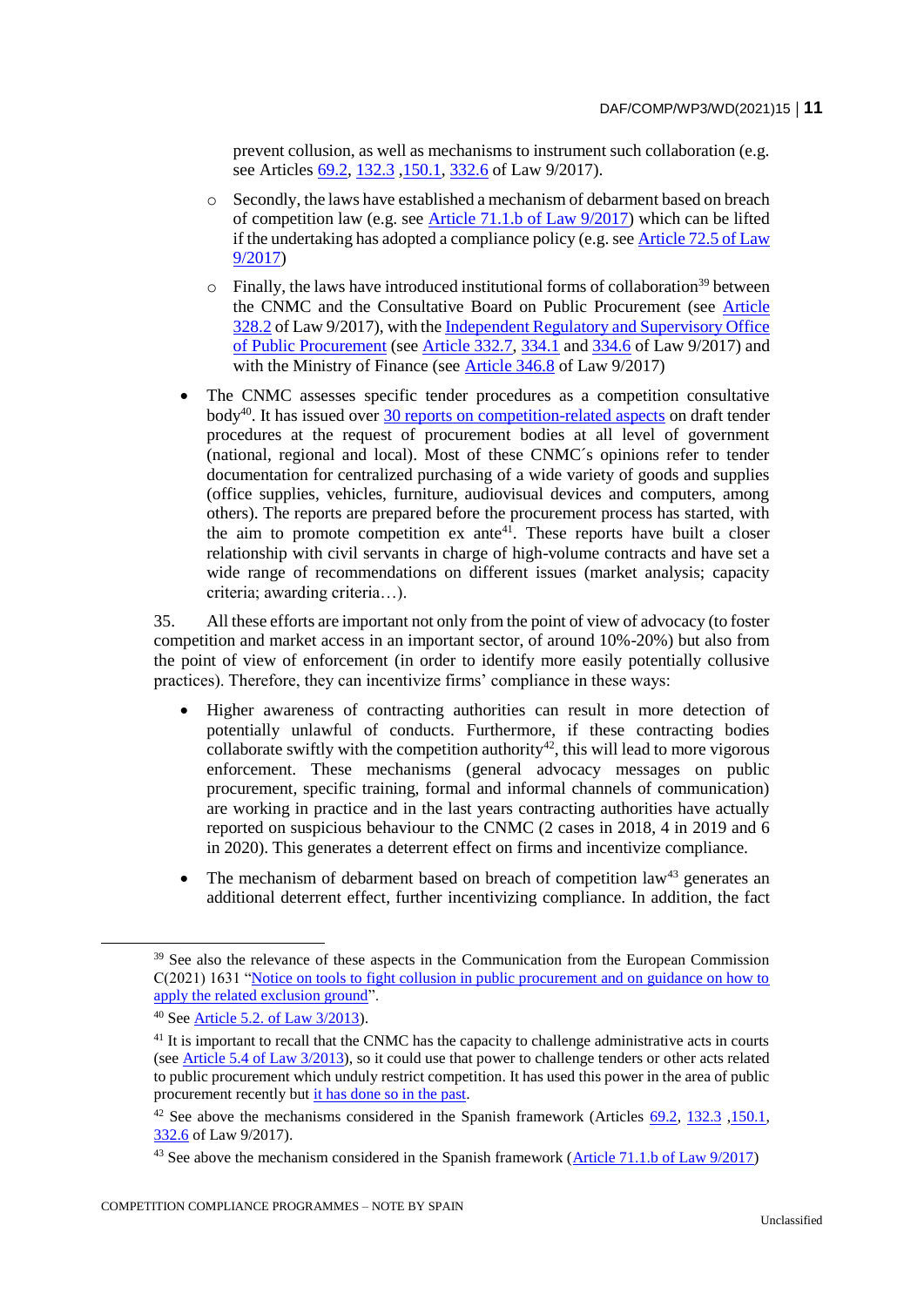that debarment can be lifted if the undertaking has adopted a genuine compliance policy<sup>44</sup> can also incentivize good practices.

#### **2.4. Targeted advocacy efforts through market studies**

36. Market studies can be a relevant tool to promote compliance with competition law. Typically, CNMC's Department of Advocacy tends to be proactive when carrying out a market study<sup>45</sup>, so priority can be given to sectors where competition concerns may arise. And, even if most CNMC's studies in recent years have concluded with recommendations directed towards the government (to adopt "good regulation" principles in specific activities, following a procompetitive approach), some reports do include ideas and advice for undertakings (in order for them to reduce risks of anticompetitive conducts), increasing the culture of compliance.

- 37. Examples of the latter type of reports in the last years include:
	- Reports on the railway sector. When an activity has just started the liberalization process, competition issues may arise given the strong position of the former monopolist (very often a State-Owned Enterprise). There have been two reports in the last years:
		- $\circ$  A recent report on the ["liberalization of railway passenger transport services](https://www.cnmc.es/expedientes/ecnmc00419-0)<sup>46"</sup>, warning about potential competition concerns that could arise in the advent of liberalization (which started in 2020). For instance, regarding potential issues of access to spaces in passenger stations, to rolling stock, to maintenance facilities, to the market of recruitment and training of engine drivers. In addition, the combination of subsidized public service obligations (PSO) with commercial services can also affect competition in the latter. Some of these problems may be addressed by an appropriate regulation, but competition law might play a role should an anticompetitive behaviour be found. Therefore, flagging these concerns may also incentivize compliance by the incumbent, in order to reduce risks of potential consequences of an unlawful conduct.
		- o A ["Report on competition in railway freight transport in Spain](https://www.cnmc.es/expedientes/e-2010-02)<sup>47</sup>" (released several years ago, since the liberalization process had started earlier for freight), where similar concerns were raised: the access to rolling stock (and its repair and maintenance), to ancillary services, to drivers training, etc. Actually, years after the publication of the study the incumbent (RENFE) was sanctioned by the CNMC<sup>48</sup> because (apart from agreements with other company, Deutsche Bahn) it applied discriminatory commercial conditions to other companies (visà-vis Deutsche Bahn) in the markets for rail freight services and rail traction. This indicates that the efforts of advocacy have to be even more intense in sectors prone to competition problems, in order to generate a culture of

See also the Communication from the European Commission C(2021) 1631 ["Notice on tools to fight](https://ec.europa.eu/docsroom/documents/45004/attachments/1/translations/en/renditions/native)  [collusion in public procurement and on guidance on how to apply the](https://ec.europa.eu/docsroom/documents/45004/attachments/1/translations/en/renditions/native) related exclusion ground".

<sup>&</sup>lt;sup>44</sup> See above the mechanism considered in the Spanish framework [\(Article 72.5 of Law 9/2017\)](https://www.boe.es/buscar/act.php?id=BOE-A-2017-12902&p=20210423&tn=1#a7-4).

<sup>45</sup> See [Article 5.1.h of Law 3/2013\)](https://www.cnmc.es/file/64267/download).

<sup>46</sup> CNMC (2019): ["Ma](https://www.cnmc.es/sites/default/files/1185705_10.pdf)rket [study](https://www.cnmc.es/expedientes/ecnmc00419-0) on the "liberalisation of railway passenger transport services".

<sup>47</sup> CNC (2013): ["Report on competition in railway freight transport in Spain"](https://www.cnmc.es/expedientes/e-2010-02).

<sup>48</sup> See case [S/DC/0511/14: RENFE OPERADORA](https://www.cnmc.es/expedientes/sdc051114)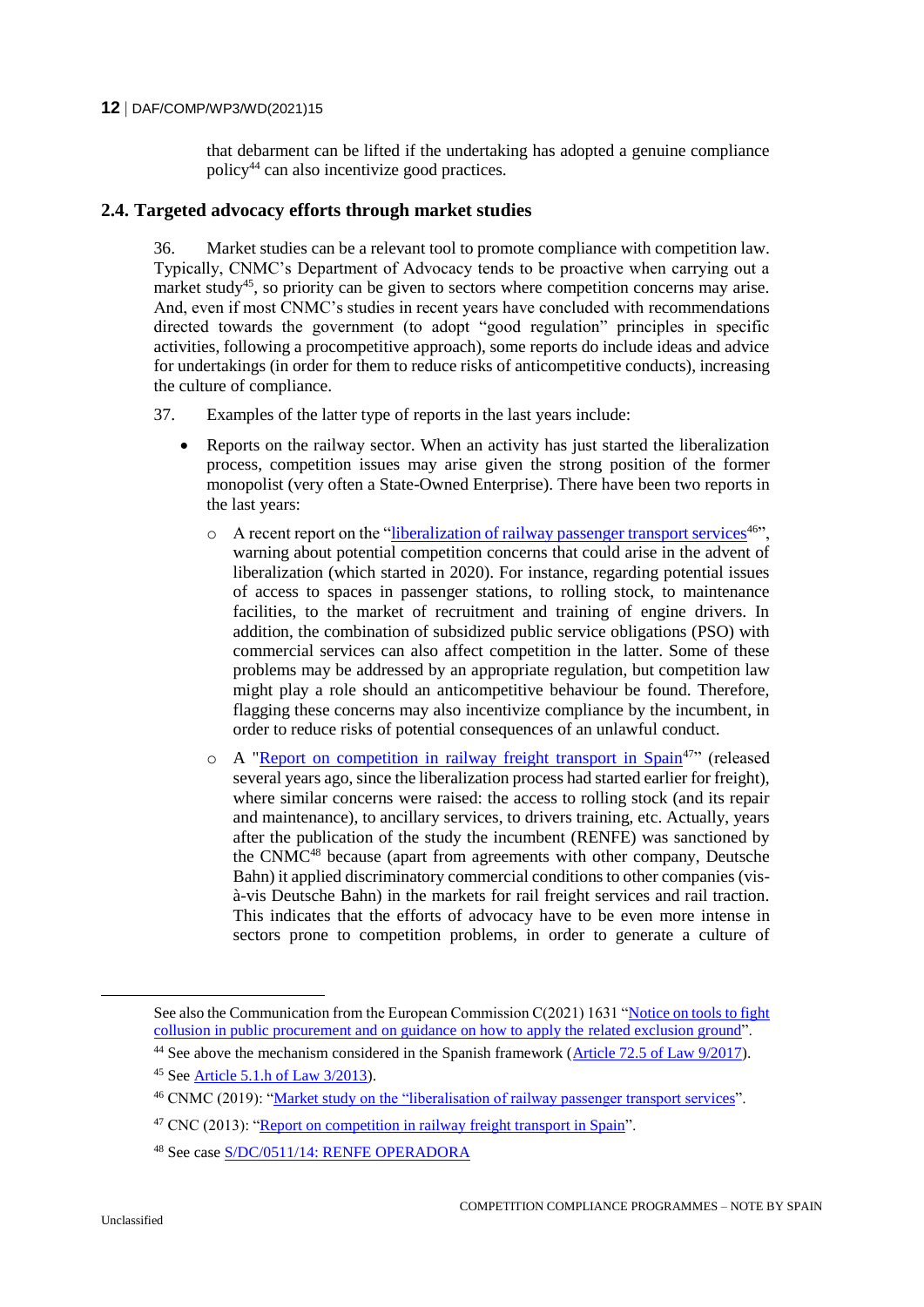compliance and competition (especially at the beginning of the liberalization process).

- A market study on ["Air traffic services in Spain"](https://www.cnmc.es/expedientes/ecnmc00218)<sup>49</sup>. Some air traffic services (e.g., aerodrome services) and training of air traffic controllers were liberalized in 2010. This market study analysed the market some years later (in 2018). When addressing potential problems of competition, two aspects of the report can be emphasized in this contribution:
	- o A protocol between air traffic services providers that included some "coordination measures" regarding the hiring of air traffic controllers. Even if the agreement had already been rendered void at the time of publication of the study (and that, according to the participants, some clauses had never been applied), an assessment of this kind of protocols can help undertakings to understand their risks. This can increase awareness and compliance with competition law.
	- o The idea that vertical integration between the air traffic services provider (ENAIRE) and the airport manager (Aena) can lead to competition concerns<sup>50</sup> .
- A study on the [wholesale automotive fuel market](https://www.cnmc.es/expedientes/ecnmc00215)<sup>51</sup>, finding that operators with refining capacity (Repsol, Cepsa and BP) might be able to influence the company (CLH) owning the pipeline network and the majority of storage facilities (assets which are essential for the distribution of automotive fuels). Furthermore, these vertically integrated operators enjoyed market power in wholesale and retail markets. Therefore, the market study proposed:
	- o Limiting the influence of these companies on CLH (below 5% of capital and without presence in the Board of Directors). After the approval of the study, the three companies actually decided to sell their stakes in CLH. This proves that advocacy products can have a deterrent effect when flagging potential conducts or situations that may imply risks of anticompetitive concerns in the future.
	- o In order to access CLH's facilities and services, setting tariffs based on costs and according to an objective, transparent and non-discriminatory methodology. In this case, no changes followed the approval of the study.
	- o Limiting the influence of the abovementioned operators in the government of the company managing strategic reserves (CORES). CORES' tariffs should also be set according to an objective, transparent and non-discriminatory methodology. And the scope of the information exchange should be reduced to minimize the risk of coordination. In this case, no changes followed the approval of the study.
	- o Reducing vertical integration between wholesale and retail activities (operational and accounting separation) and between wholesale and refining activities (personnel separation). In this case, no changes followed the approval of the study.

<sup>49</sup> CNMC (2018): ["Market Study on Air Traffic Services in Spain"](https://www.cnmc.es/expedientes/ecnmc00218). E/CNMC/002/2018

<sup>50</sup> ENAIRE holds 51% of AENA.

<sup>&</sup>lt;sup>51</sup> CNMC (2015): ["Study on the wholesale automotive fuel market in Spain"](https://www.cnmc.es/expedientes/ecnmc00215) E/CNMC/002/15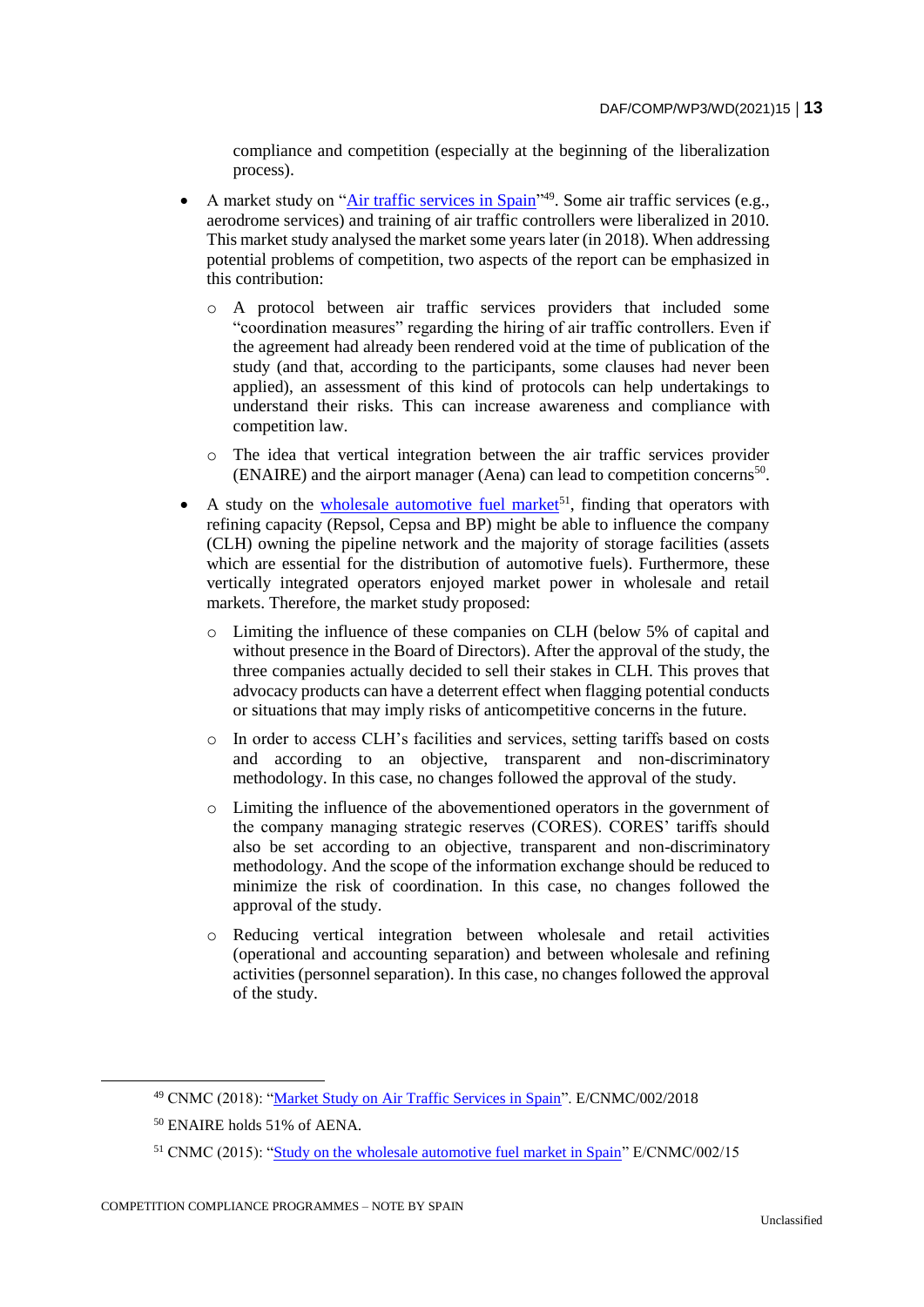Studies on [Professional Bodies](https://www.cnmc.es/expedientes/e-2011-04)<sup>52</sup> (or Colleges, *Colegios Profesionales*), which regulate certain services with some powers conferred by law in Spain. Some of the recommendations of these studies include actions to minimize risks of violations of competition law, e.g. through coordination of supply (with indicative fees, information exchanges, restrictions on advertising…) or through disproportionate or discriminatory conditions imposed on their members (excessive enrolment charges, discrimination regarding the inclusion on lists of expert witnesses or receivers in insolvency proceedings, obligation to contract some services with the Body…). The issue of Professional Bodies is very complex in Spain, since the Supreme Court<sup>53</sup> considers that the Law on the Defence of Competition (Law [15/2007\)](https://boe.es/buscar/act.php?id=BOE-A-2007-12946) can only apply when Professional Bodies are not acting strictly within the competences conferred by law. When Professional Bodies act within the competences conferred by law, the only option for the Competition Authority is to challenge those acts before competent courts (using [Article 5.4 of Law 3/2013\)](https://www.cnmc.es/file/64267/download). Professional Bodies have also been analysed in many regulatory reports, as we shall see below.

38. To sum up, we have seen that competition advocacy through market studies can be useful to increase the culture of compliance with competition law. Flagging some competition concerns in conclusions or recommendations can lead some undertakings to change their course of action in order to minimize risk. This exercise can be done not just through market studies but also through regulatory reports.

# **2.5. Targeted advocacy efforts through regulatory reports**

39. The CNMC can be both reactive<sup>54</sup> or proactive<sup>55</sup> when preparing reports on draft regulation or other acts. As happens with market studies, reports can include recommendations to the public sector (to adopt "good regulation" principles in a piece of legislation, following a procompetitive approach) but they can also warn about competition issues that undertakings can consider in order to better comply with competition law

- 40. Examples of the latter type of reports in last years include:
	- Reports on Professional Bodies or Colleges. Apart from analysing specific reform proposals of the whole legal framework<sup>56</sup> (conveying similar messages to the ones mentioned above regarding the market study), the CNMC analyses the statutes<sup>57</sup> of many Professional Bodies where it provides, among others, recommendations to maximize compliance with principles of competition law:

<sup>&</sup>lt;sup>52</sup> CNC (2012): ["Report on professional colleges after the transposition of the Services Directive"](https://www.cnmc.es/expedientes/e-2011-04) E-2011-04

<sup>53</sup> See the **Ruling STS** 3131/2017 of July 27<sup>th</sup>

<sup>&</sup>lt;sup>54</sup> When being submitted draft law proposals as a consultative body (see Article 5.2.a of Law [3/2013\)](https://www.cnmc.es/file/64267/download).

<sup>55</sup> Preparing a regulatory report *ex officio* (se[e Article 5.1.h of Law 3/2013\)](https://www.cnmc.es/file/64267/download).

<sup>56</sup> See [IPN 110/13](https://www.cnmc.es/expedientes/ipn-11013) for the last reform proposal which was not actually approved. The Law of Professional Bodies dates to 1974 (and has not been reformed substantially apart from the adaptation to the [EU Services Directive 2006/123/EC\)](https://eur-lex.europa.eu/legal-content/EN/TXT/?uri=celex%3A32006L0123)

<sup>&</sup>lt;sup>57</sup> See the last examples on Mining Engineers [\(IPN/CNMC/003/21\)](https://www.cnmc.es/expedientes/ipncnmc00321), Forest Engineers [\(IPN/CNMC/049/20\)](https://www.cnmc.es/expedientes/ipncnmc04920), Social Educators [\(IPN/CNMC/048/20\)](https://www.cnmc.es/expedientes/ipncnmc04820), Opticians [\(IPN/CNMC/016/20\)](https://www.cnmc.es/expedientes/ipncnmc01620) and Odontologists [\(IPN/CNMC/010/20\)](https://www.cnmc.es/expedientes/ipncnmc01020). More examples can be found [here.](https://www.cnmc.es/ambitos-de-actuacion/promocion-de-la-competencia/mejora-regulatoria/informes?page=0)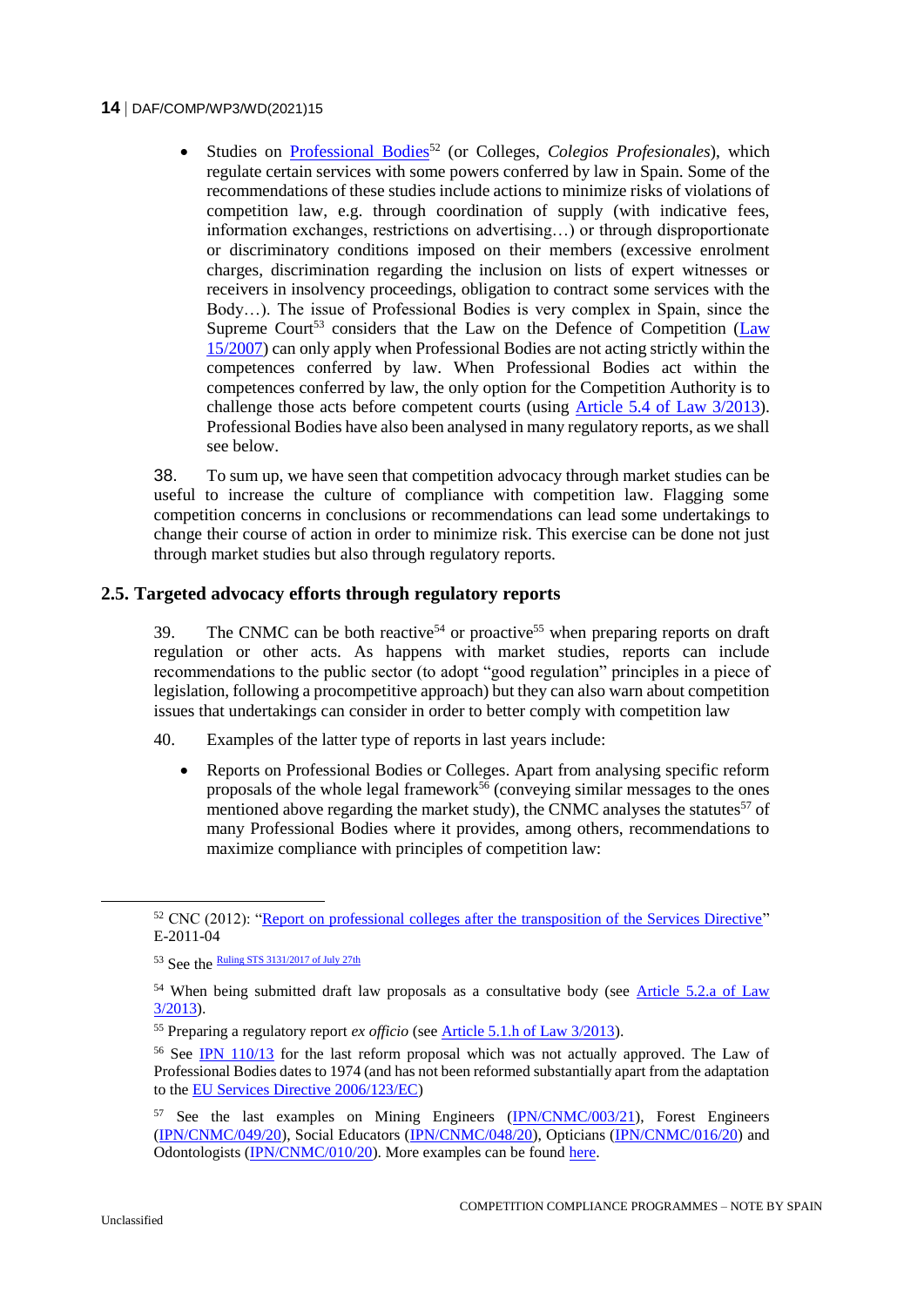- o Eliminating any suggestion on how prices and other conditions of supply should be set.
- o Not including some functions that could imply a convergence in supply conditions (quality control, fight against unfair competition…)
- o Not imposing disproportionate conditions on members.
- o Not discriminating agents through their exclusion from expert witnesses lists<sup>58</sup>.
- Reports on the collective bargaining between dock workers and dock firms. In the last year the CNMC has had the opportunity to assess some framework agreement in this sector from the point of view of the promotion of competition and good regulation<sup>59</sup>. In its reports, the CNMC points out that collective bargaining is not necessarily out of the scope of competition law and that undertakings must selfassess their conducts compatibility with competition law. With those caveats in mind, the CNMC issues several recommendations to ensure the maximum respect of competition principles:
	- o Ensuring that the parity commission (where dock firms and unions are represented) does not facilitate the exchange of sensitive information (if the commission has to be informed about new hiring or other changes in staff policies).
	- o Safeguarding the freedom of firms to hire dock workers following the liberalization of the sector.
- Reports on the agriculture sector<sup>60</sup>, with recommendations to ensure that associations of producers (and their organizations) and the codes of good practices are compatible with competition law.
- A report on the determination audit fees<sup>61</sup>, with recommendations to ensure the respect of competition law and the free will of parties.

#### **2.6. Other actions**

41. The CNMC is preparing a guide on the estimation of damages associated with competition law violations $62$ . The objective is to assist Spanish judges and courts, although parties<sup>63</sup> (and their expert witnesses) will also take advantage of the higher degree of clarity.

42. The guide will include all the consolidated empirical methods for this quantification relying on case-law and the literature review. It will assess the relative merits of each

<sup>&</sup>lt;sup>58</sup> The risk of using unfair or discriminatory criteria in list of expert witnesses has been thoroughly analysed in other reports, such as [INF/CNMC/005/15](https://www.cnmc.es/expedientes/infcnmc00515) and [PRO/001/13.](https://www.cnmc.es/expedientes/pro00113)

<sup>59</sup> See [INF/CNMC/094/20,](https://www.cnmc.es/expedientes/infcnmc09420) [INF/CNMC/059/20](https://www.cnmc.es/expedientes/infcnmc05920) and [INF/CNMC/035/20.](https://www.cnmc.es/expedientes/infcnmc03520)

<sup>60</sup> See [IPN/CNMC/016/19](https://www.cnmc.es/expedientes/ipncnmc01619) and [INF/CNMC/003/15.](https://www.cnmc.es/expedientes/infcnmc00315)

<sup>61</sup> See [INF/CNMC/173/18.](https://www.cnmc.es/expedientes/infcnmc17318)

 $62$  The CNMC is a consultative body for judges on the criteria used for quantifying compensations for victims of competition law infringements (se[e Article 5.2.b of Law 3/2013\)](https://www.cnmc.es/file/64267/download). The 2021-22 [Action](https://www.cnmc.es/consultas-publicas/cnmc/plan-actuacion-2021-2022)  [Plan](https://www.cnmc.es/consultas-publicas/cnmc/plan-actuacion-2021-2022) (see page 34) include the commitment to develop the criteria for those reports as a consultative body.

<sup>63</sup> It is important to recall that in this case the CNMC is *amicus curiae* (not a party), assisting the Court.